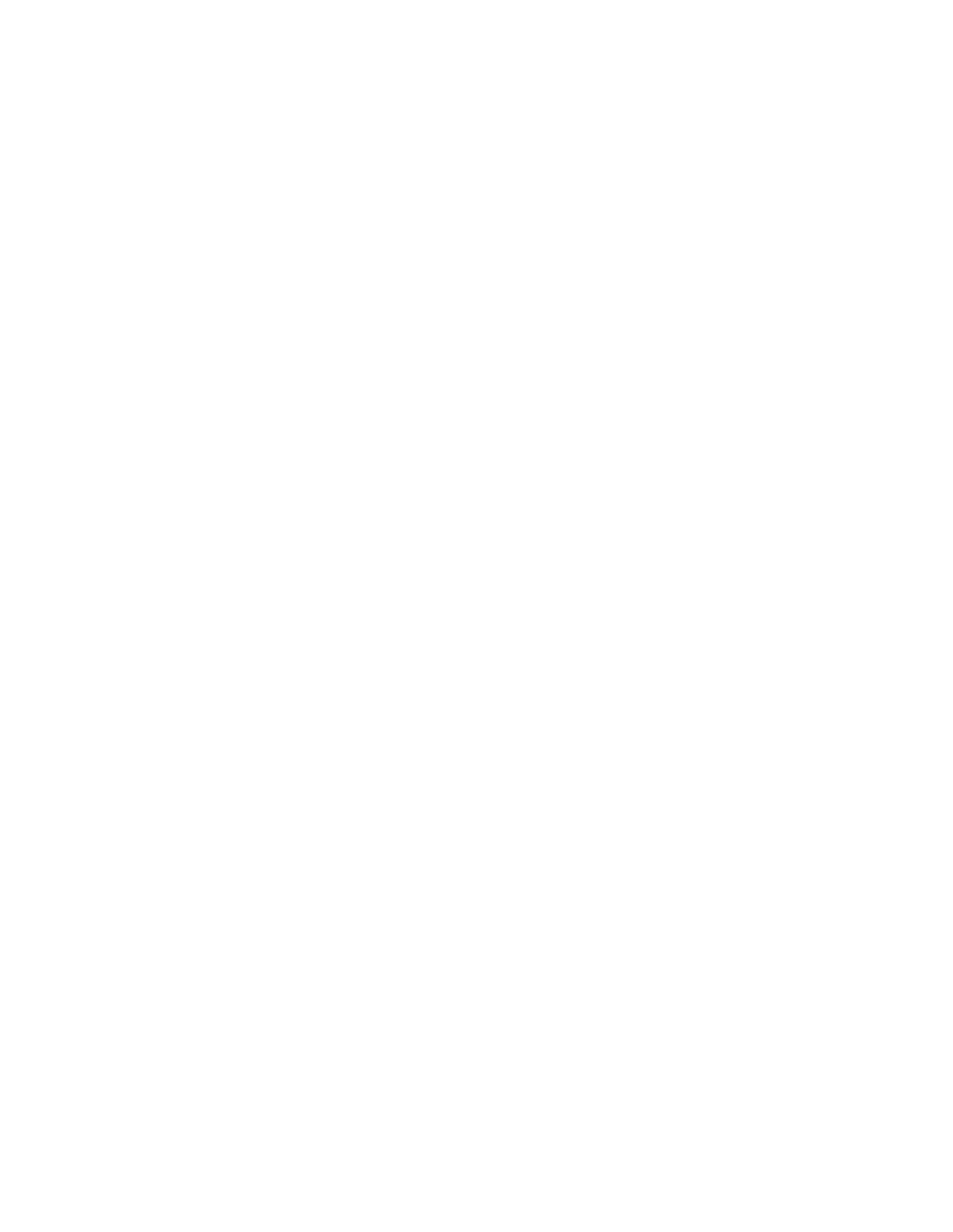#### **Introduction**

In March 2001, the IOM released *Crossing the Quality Chasm*. The report emphasized that health care today harms too frequently and routinely fails to deliver its potential benefits. In short, "between the health care we have and the care we could have lies not just a gap, but a chasm." The report shows that during the last decade alone, more than 70 publications in leading peer-reviewed journals have documented serious quality shortcomings (2001).

There are a number of changes affecting health care delivery, including a shift from acute to chronic care, the need to integrate a continually expanding evidence base and technological innovations, more clinical practice occurring in teams, complex delivery arrangements, and changing patient–clinician relationships (2001).

In response to the changes underway, the health care workforce needs to be adequately prepared. Responding to the changing needs of the populations and making use of new knowledge requires that health professionals develop new skills or assume new roles.

At the same time, there is a need to modify the ways in which health professionals are accredited and regulated. Scope-of-practice acts and other workforce regulations need to allow for innovation in the use of all types of clinicians to meet patient needs in the mo st effective and efficient way possible. It also requires that training and ongoing licensure and certification reflect the need for lifelong learning and evaluation of comp etencies (2001).

The *Chasm* report calls for a major overhaul of the health care system. In the report's chapter *Preparing the Workforce*, there is an outline of the types of new or enhanced skills required by health professionals to function in this changing environment. These skills can be grouped under five main topical headings: patient-centered care, evidence-based practice, informatics, interdisciplinary teams, and quality improvement. The following outlines some of the basic skills required in each topic area (2001).

- ?? *Informatics -* Communicate, manage knowledge, and support decision making using information technology.
- ?? *Interdisciplinary Teams -* Cooperate, coordinate, communicate, and standardize care in teams to make care mo re patient-centered, continuous, and reliable.
- ?? *Evidence-Based Practice -* Integrate best research with clinical expertise and patient values.
- ?? *Patient-Centered Care*  Inform and involve patients and their families in medical decision making and self management; coordinate and integrate care; provide physical comfort and emotional support; understand patients' concepts of illness and their cultural beliefs; understand and apply principles of disease prevention and behavioral change appropriate for diverse populations.
- ?? *Quality Improvement* Continually understand and measure quality of care in terms of structure, process, and outcomes; design and test interventions to change processes and systems of care with the objective of improving quality; identify errors and hazards in care; and understand and implement basic safety design principles, such as standardization and simplification.

As the *Chasm* report outlined, there have been many prior examinations of clinical education, particularly medical education. The striking feature of these reform efforts is their similarity in the problems identified and proposed solutions (Christakis, 1995) (Enarson and Burg, 1992). As the *Chasm* report stated with respect to medical education:

Christakis (1995) reviewed 19 reports and found eight objectives of reform among them: serve changing public interest, address physician workforce needs, cope with burgeoning knowledge, foster generalism and decrease fragmentation, apply new educational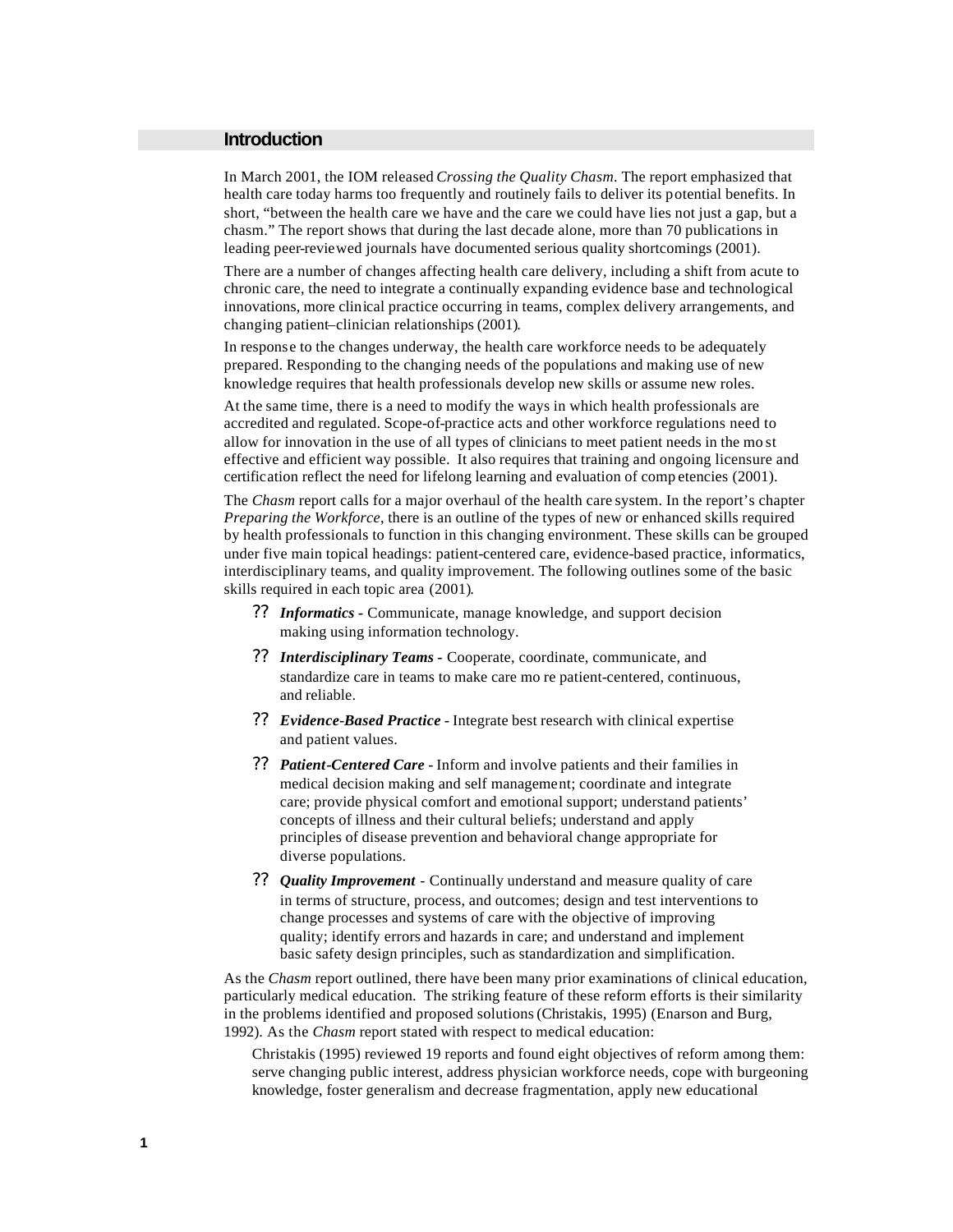methods, address the changing nature of illness, address the changing nature of practice, and improve the quality and standards of education.

Despite the changes that have been made, the fundamental approach to clinical education has not changed since 1910 (2001).

The IOM Health Professions Summit hopes to build upon earlier reform efforts by bringing together a multidisciplinary group of leaders to develop concrete strategies and action steps that they will take over the next 1-3 years. It is hoped that the combination of dramatic changes underway and anticipated in the health system, as well as the breath and scope of quality problems that exist will serve to motivate these leaders to move beyond professional and organizational turf issues and together create meaningful and realistic next steps for reform of health professions education. This summit starts with participants working on one of the five topic areas outlined above.

The following explores the existing evidence-base related to the education of health professionals in quality improvement, the educational and regulatory barriers to integrating this approach in the academic and continuing education settings, proposed actions for incorporating quality improvement into health professions education, and model schools or educational programs offering curricula in this area. Embedded in this paper are questions that will serve to initiate the development of strategies for reform of health professions education.

## **Why Educate Health Professionals To Improve Quality?**

There is abundant evidence that serious and extensive quality problems exist throughout the U.S. health care system, resulting in harm to many Americans (Institute of Medicine, 1988). Poorly designed care processes or systems have led to unnecessary duplication of services, long waiting times and delays, and even errors or harm to patients (Chassin, 1998) (Schuster et al., 1998). The opportunity costs of poor quality include years of life lost or spent with major or minor impairments, pain and suffering, disability costs, and lost productivity (Institute of Medicine, 1988).

With the increasing attempts to measure outcomes of care in recent years, there has been more awareness of a "quality gap," i.e., the lack of alignment between the actual outcomes of care and what is considered to be ideal care. From a patient's perspective, the quality problems outlined above can be divided into issues of overuse, underuse, and misuse. *Overused* services include performing wasteful procedures such as over prescription of antibiotics. *Underuse*  includes a failure to provide an indicated diagnostic test or a lifesaving surgical procedure. *Misuse* includes missed or delayed diagnoses, misinterpreted lab results, and providing inappropriate medical and surgical procedures that compromise patient safety and result in avoidable errors (Chassin, 1998) (Schuster et al., 1998) (2001) (Rabinowitz et al., 2001; Rabinowitz et al., 2001).

Reports of poor quality––coupled with consumer demand for better quality of health care–– have altered the economic environment of health care: organizations increasingly are competing over the quality of patient outcomes and the services they provide (Buerhaus and Norman, 2001).

In such an environment, health organizations must embrace a culture of continuous measurement and quality improvement. Such a culture shift requires that health professionals be trained to minimize waste, decrease error, and ultimately improve quality of care. Educational experiences should be provided whereby health professionals define best practices by reviewing currently available information and literature; compare these with current practice to identify gaps in performance; develop policies, procedures, and standards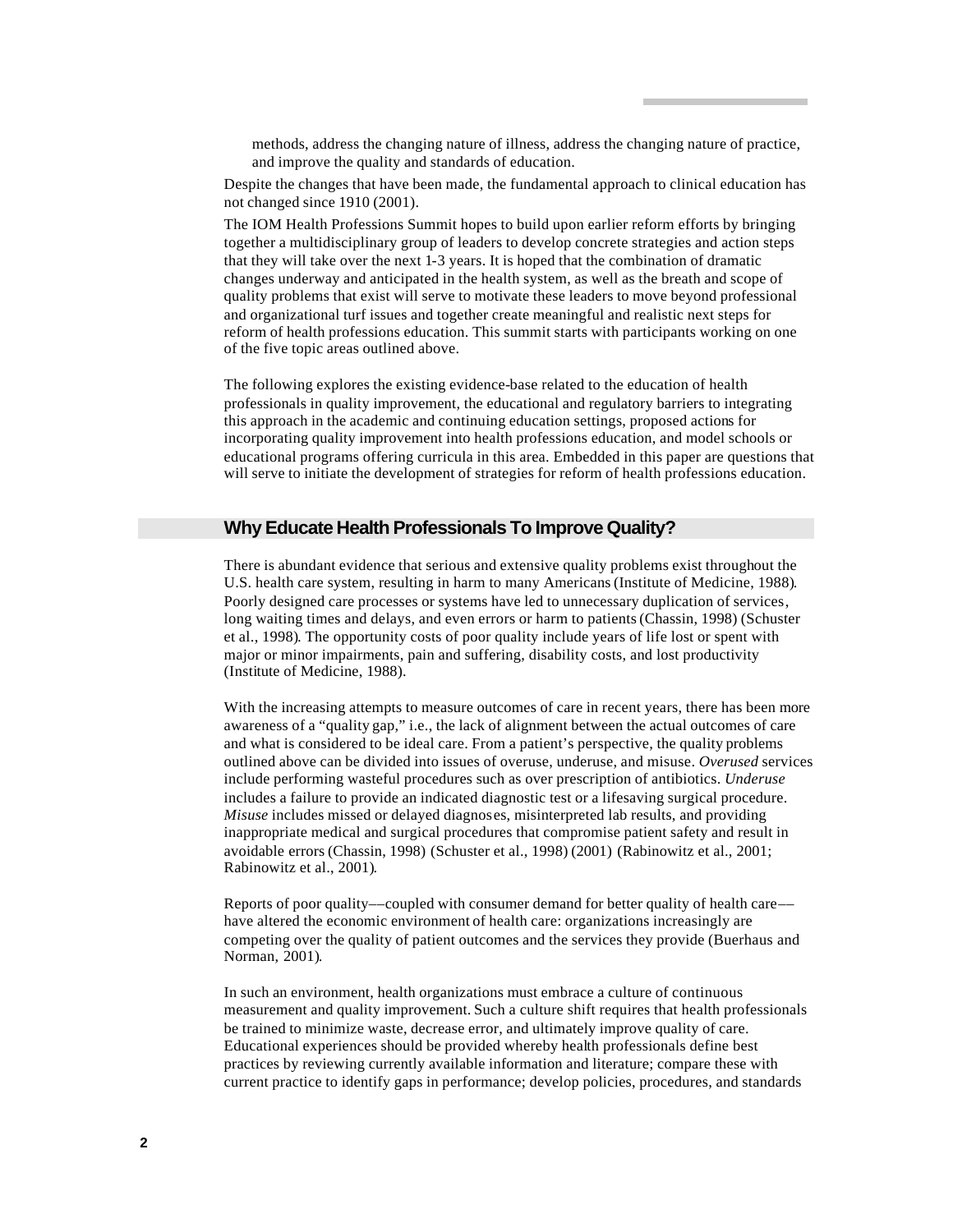to organize care around the best practices; and then continuously monitor these with the aim of improving care (2001).

## **What is Quality Improvement?**

The Institute of Medicine has defined quality as the "degree to which health services for individuals and populations increase the likelihood of desired health outcomes and are consistent with current professional knowledge (Institute of Medicine, 1990)." To deliver quality care, health professionals must be able to be clear about what they are trying to accomplish, how they will know that a change has led to improvement, and what change they can make that will result in an improvement (Berwick, 1996). Quality can be evaluated based on structure, process, and outcomes (Donabedian, 1980)–– s*tructure* being inputs into the system such as patients, staff, and environments; *process* being the interactions between clinicians and patients, and *outcomes* being evidence about changes in patients' health status (Schuster et al., 1998).

To improve quality, health care organizations have chosen to adopt methods and techniques that have originated from various industrial movements such as total quality management (TQM) and continuous quality improvement (CQI). In health care the terms employed to describe the movement of improving quality differ and among these terms, there is a lack of standardized definitions, but the most common term found in the literature is *quality improvement*. The basic skills needed in this approach are as follows:

- ?? Assess current practices and compare them to relevant better practices elsewhere as a means of identifying opportunities for improvement (AAMC, 2001).
- ?? Design and test interventions to change the process of care with the objective of improving quality (Berwick et al., 1992), (Schuster et al., 1998), (Halpern et al., 2001).
- ?? Continually understand and measure quality of care in terms of structure, process, and outcomes (Berwick et al., 1992) (Institute of Medicine, 2001), including the ability to measure patient satisfaction (Halpern et al., 2001).
- ?? Identify errors and hazards in care; understand and implement basic safety design principles, such as standardization and simplification (Institute of Medicine, 2001).
- ?? Both act as an effective member of an interdisciplinary team and improve the quality of one's own performance through self-assessment (Headrick et al., 1998), (Halpern et al., 2001)

## **State of Education in Quality Improvement**

Peter Beurhaus and Linda Norman (Buerhaus and Norman, 2001) recently examined the state of quality improvement in medical education and say:

In medical education, beginning in 2001, the (ACGME) specifies that residents must be able to analyze practice experiences and perform practice-based improvement activities using systematic methods; know how to partner with health care managers and providers to assess, coordinate, and improve health care; and know how these activities can affect system performance. The ACGME also requires that residents must be able to [investigate and evaluate] their own patient care appraisal and assimilation of scientific evidence, and improvements in their patient care.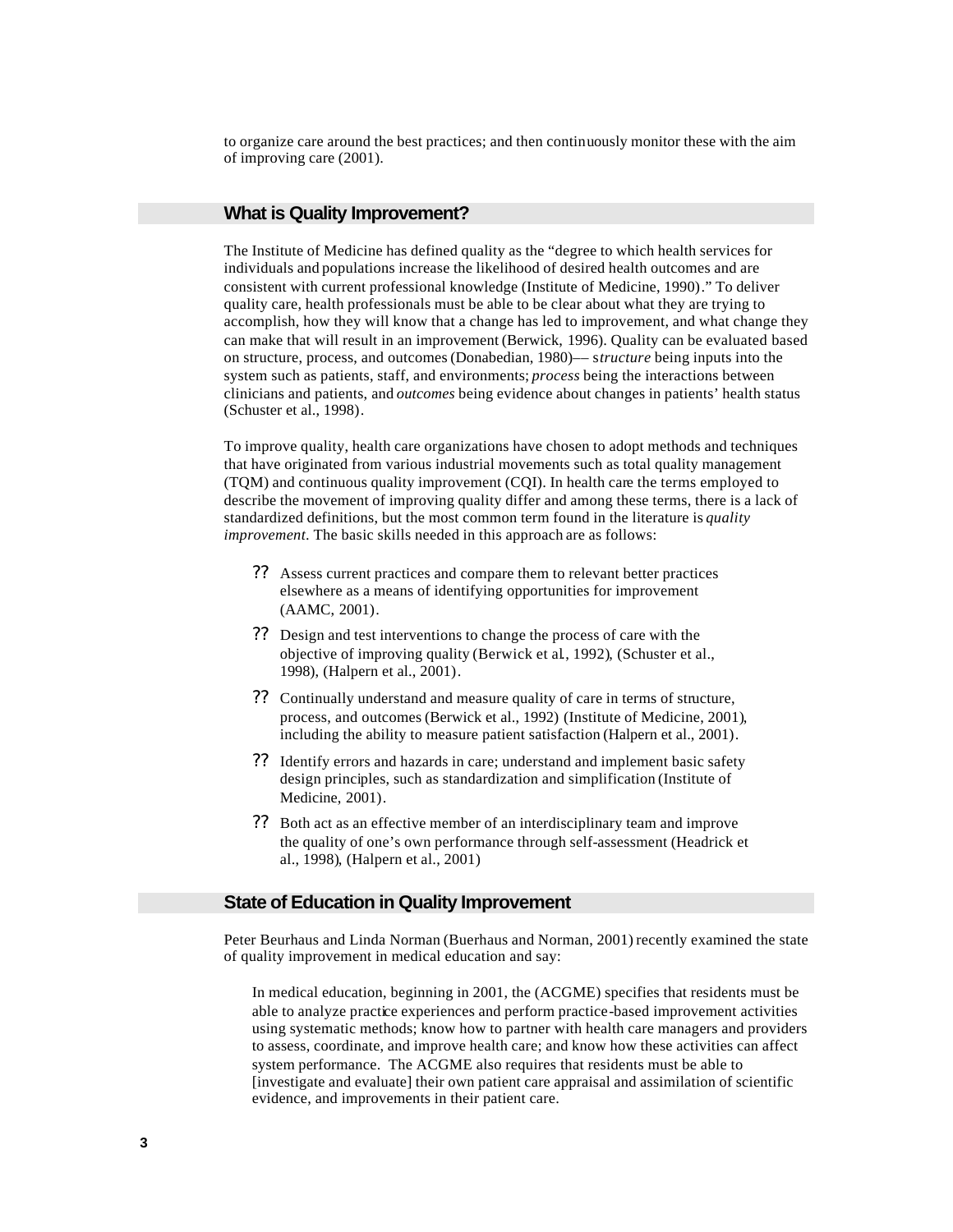Beurhaus and Norman (2001) also examined the state of quality improvement in nursing education and offer:

In nursing education, content in quality improvement is most frequently incorporated in lectures within management courses and rarely included in clinical courses. Moreover, most nursing education programs have not required students to implement quality improvement initiatives in the clinical area. The Association of American Colleges of Nursing (AACN) report, *Essentials of Baccalaureate Education*, advocates that students be able to incorporate principles of quality management into the patient's plan of care, and nursing graduates should be able to use appropriate evaluation methods to analyze the quality of nursing care. Although a positive step, the recommendations do not require students to demonstrate that they use quality improvement methods to improve their own practice or to improve the health of their [patients].

The AACN's *Essentials of Master's Education* standards include the requirement that graduates be able to use new knowledge to analyze the outcomes of nursing interventions, initiate change, and improve practice. Graduates also are expected to be able to affect change within the health care system and make appropriate changes to improve the system, the delivery of health care, and health care outcomes. While these standards are similar to those now required of medical residents, they differ in their level of accountability for demonstrating the implementation of quality improvement in clinical care areas. Specifically, the AACN standards do not provide a mechanism to ensure that each student demonstrates an ability to improve the health of his or her client population, which is required by the ACGME.

In pharmacy, the American Council on Pharmaceutical Education (ACPE) standards (American Council on Pharmaceutical Education , 1997) include that students must design, implement, monitor, evaluate, and modify or recommend modifications in drug therapy to "insure effective, safe, and economical patient care" and identify, assess, and solve medication-related problems. They also must "provide a clinical judgment as to the continuing effectiveness of individualized therapeutic plans and intended therapeutic outcomes" and evaluate and document interventions and pharmaceutical care outcomes.

The extent to which allied health professionals are prepared in this area was not clear at the time of this writing.

Though some requirements, such as those put forth by the ACGME, put a much greater emphasis on quality improvement in education, current documented evidence of education activities in quality improvement in the health professions is rare (Headrick et al., 1998) (Mosher and Colton, 2001) (Henley, 2002). There is a consensus that there is a shortage of quality practitioners who can understand and implement safe practice innovations in their clinical settings. There is also a shortage of teachers and researchers who can begin to deeply understand how safety is maintained and pass on those insights and innovations (Croskerry et al., 2000) (Institute of Medicine, 2000).

Quality improvement is usually discussed in terms of teams improving processes or systems, but there also is another aspect of quality improvement, which is more narrowly focused on the individual clinician––continuous self-assessment. How health professionals are or should be educated to reflect on their own performance strengths and weaknesses in order to identify learning needs, conduct a review of their performance, and reinforce new skills or behaviors in order to improve performance is unclear.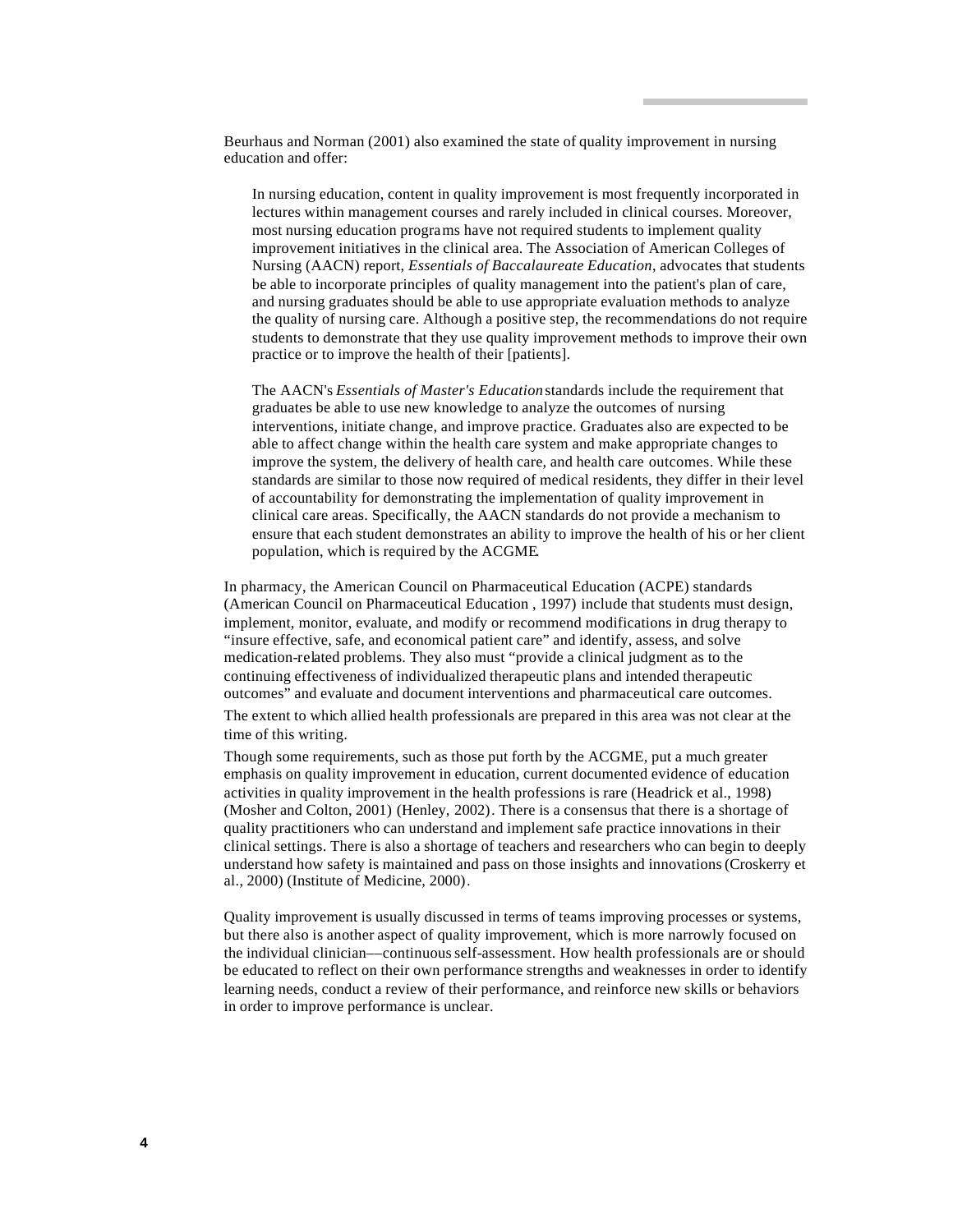Though the health professions have advocated incorporating quality improvement in the academic preparation of health professionals, there persist several educational, practice, and regulatory barriers to implementing this vision.

## **Skepticism in Education Community**

There are few available syntheses of evidence on the effect of quality improvement in improving patient outcomes (Blumenthal and Epstein, 1996). Of those few studies that do exist, most report favorable results (Shortell et al., 1998), but there has been a lack of widespread dissemination of such experiences. Thus, there remains skepticism about how learning or practicing quality improvement could improve students' performance and patient outcomes. Such skepticism is not helped by the commercialization in the health care marketplace of for-profit guidelines, critical paths, computerized medical-information systems, and other improvement methods (Blumenthal and Epstein, 1996), and the persistent view that the use of such tools is "cookbook medicine (Brennan, 1998)."

## **Unsupportive Culture**

When faced with gaps in quality or medical errors, clinicians often blame themselves, each other, or the patient, but rarely the process or system (Lester and Tritter, 2001). This persists in education, where errors are seldom discussed and are assumed to result from only personal inadequacy and failure. When errors occur, they are not necessarily incorporated into the learning process to allow trainees to develop strategies to avoid these same mistakes in the future, thus inhibiting clinicians from exploring alternative solutions, risk-taking, and problem solving (Gully et al., 2002).

In many educational settings the institutional norms are such that authoritarianism, and boundaries of practice are strictly enforced. In such environments, students in the health professions have little authority to redesign processes or systems of which they will only be part of for, on average, only a couple of years (Headrick et al., 1998) (Weeks et al., 2000). In the practice setting, nurses and allied health professionals have little authority to initiate quality improvement changes. It takes a shift in culture to support a process that allows junior physicians, nurses, pharmacists, and allied health professionals to identify and solve problems with quality of care (Weingart, 1996).

#### **Low Resources and Incompatible Structures**

Even if institutions are interested in incorporating quality improvement principles throughout the educational experience, the data, time, and personnel required is demanding. The emphasis on data collection poses a challenge for some institutions, as the robust information systems required for certain data collection efforts often do not exist in such settings. Busy professionals also have little time to reflect on their practices and collect data systematically over time to enhance their understanding of the processes and outcomes of care (Nelson et al., 1998). Most process improvement or redesign efforts require interdisciplinary teams from the onset––if students are not trained in teams, then this is difficult to organize.

#### **Lack of Prepared or Rewarded Faculty**

In both academic settings and continuing education programs, few educators are trained in quality improvement techniques. In many academic and practice settings, faculty roles and rewards do not support team efforts (Headrick et al., 1996). The infringement on traditional classroom-based lectures that faculty prefer to deliver to a shift to project-oriented learning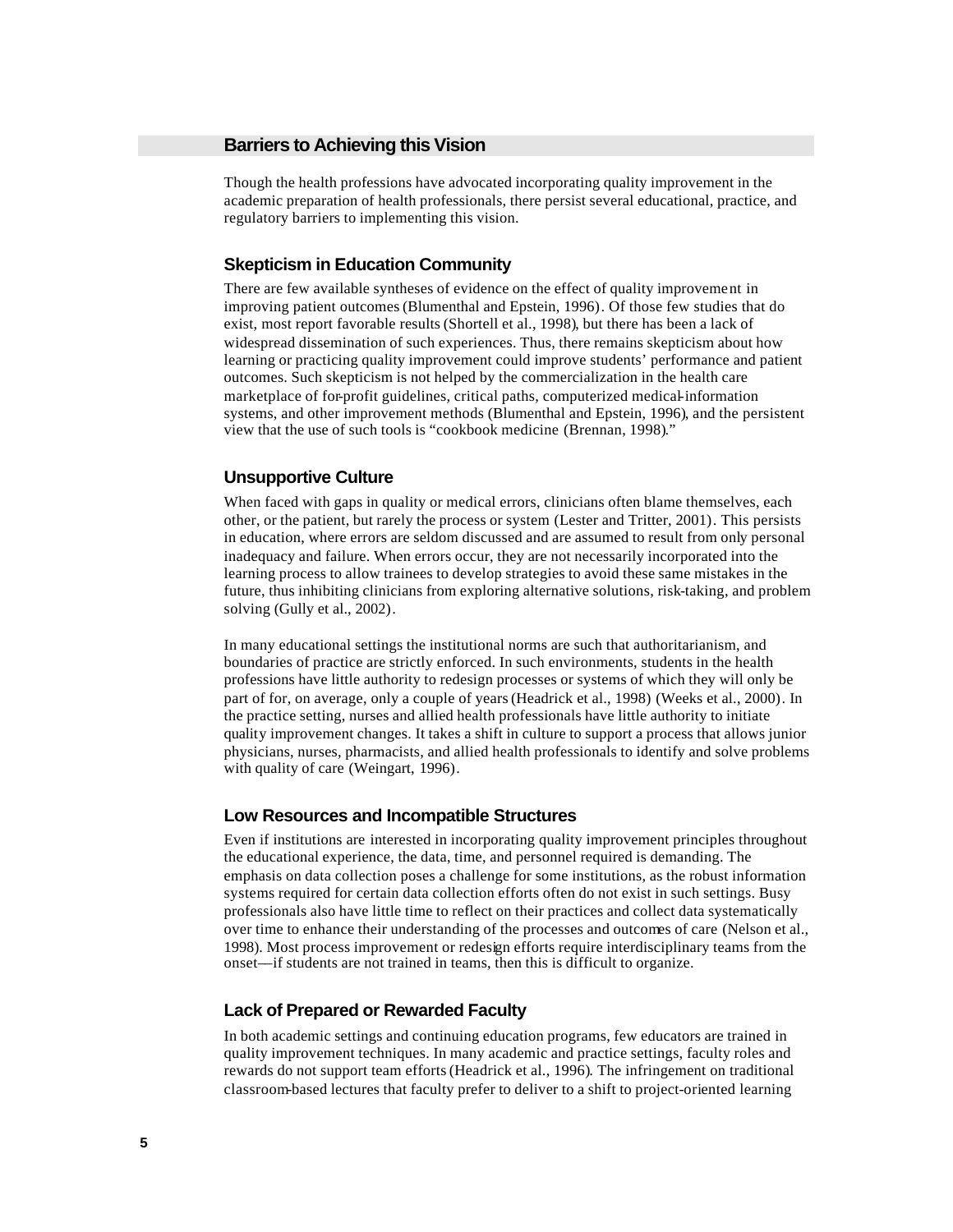that is required for quality improvement activities also is a source of tension (Schillinger et al., 2000).

## **Regulation and Accreditation Reluctance**

As earlier reported by Beurhaus and Norman (2001), some strides have been made in accreditation requirements in quality improvement for academic institutions, particularly in medicine. However, in their desire to assure the public of educational program quality, there is a reluctance on the part of accreditation bodies to take risks or make shifts in orientation until extensive validation of new approaches is done (Gelmon, 1996). As the evidence in the education of health professionals in quality improvement is limited, regulators will likely remain cautious.

Many accrediting bodies operate as inspectors, though there is no research justifying that such inspection is correlated with competence, quality, or even improved outcomes (Gelmon, 1996) (Brennan, 1998). If academic institutions wanted to engage in quality improvement, they would have to acknowledge flaws in systems and processes. In the current regulatory and legal system, exposing and acknowledging flaws and errors in an effort to improve them puts one at high risk for liability (Croskerry et al., 2000).

It is unclear at the time of this writing of the extent to which continuing educational requirements in quality improvement have been made by credentialing or certification bodies for practicing professionals.

## **Proposed Actions to Overcome these Barriers**

In the experiences to date in training and educating academic students and practicing professionals in methods for improving quality, educators and researchers have learned the following lessons.

## **Reform Teaching Methods**

Teaching methods should focus on active experiential learning such as learner participation in meaningful improvement projects. Headrick and colleagues (Headrick et al., 1998) advocate that didactic learning should be planned to support and reinforce experiential learning, providing learners with concepts and skills when they can apply them. Weingart (Weingart, 1996) also recommends the reinforcement of familiar aspects of clinical education so that process improvement activities do not seem incongruous. This would entail problem solving that is "case based, intellectually rigorous, data intensive, and grounded in the scholarly literature." Researchers (Headrick et al., 1996)also recommend that structured reflective practice can help learners examine and improve their skills and attitudes, especially with respect to teamwork

## **Develop and Disseminate Curricula**

There also is a recommendation to include a focus in current curricula on the nature of error and the limitations of human performance (Helmreich, 2000). Error-avoidance training focuses on the avoidance of errors, and error-encouragement training focuses the learner on developing strategies for dealing with errors. Such programs promote tolerance and acceptance of errors in an effort to deal with them head on. Initial evidence has demonstrated the value of error-encouragement over error-avoidance training (Gully et al., 2002).

With regards to dissemination, recommendations have been made to develop and feature teaching cases that focus on quality, medical error, and mapping processes as part of a Webbased clearinghouse. Also, an anthology of published material on quality and quality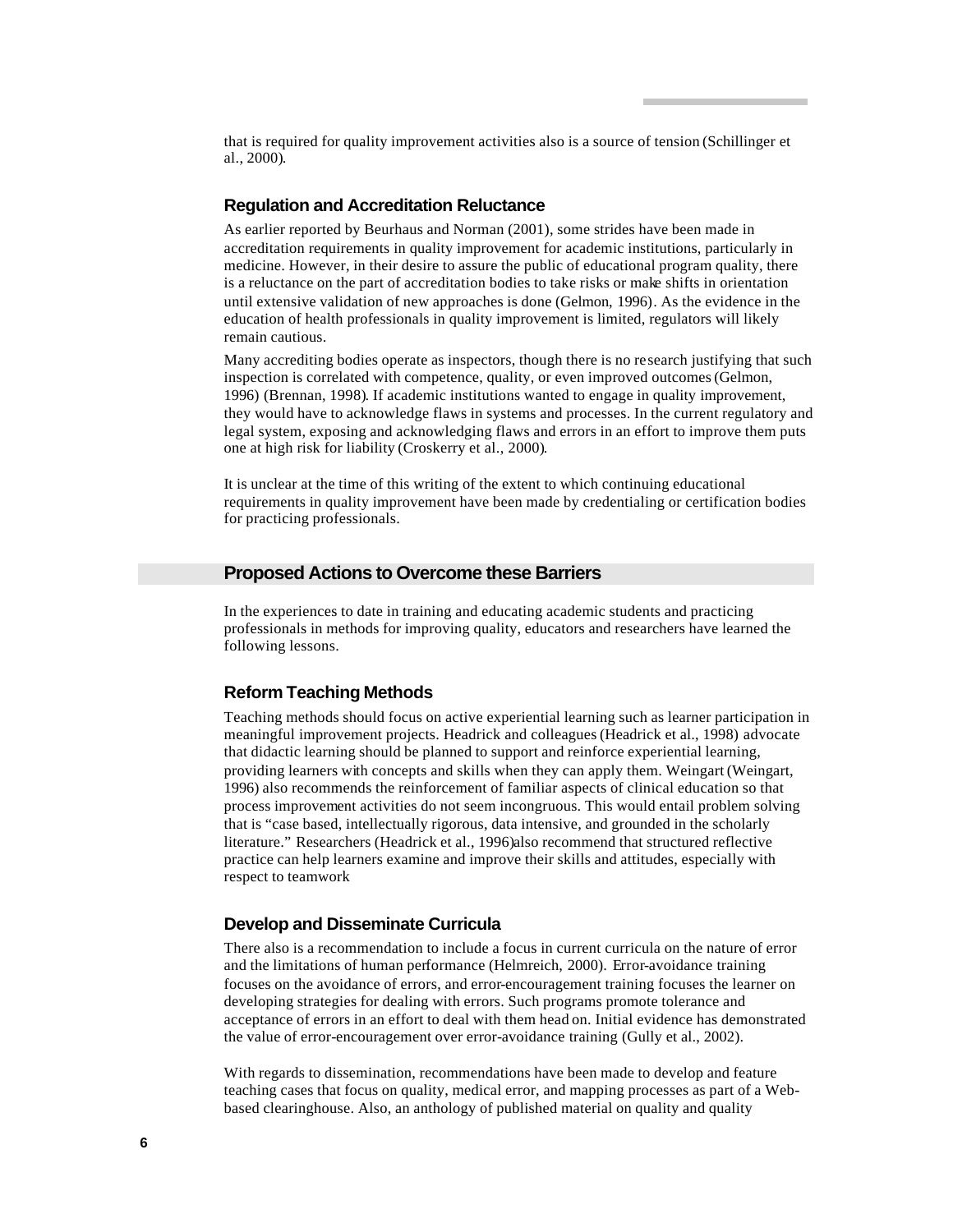education needs to be developed and made available to the health professions education community at-large (Gully et al., 2002).

## **Train in Teams**

Most process improvement, measurement, or design activities necessitate interdisciplinary team (Weingart, 1996). In most cases, clinicians cannot function on their own independent of a system. Patients with chronic conditions, in critical acute care, in geriatrics, and in care at the end of life necessitate smooth team functioning because of the complexity of their needs (2001). Health professionals must be educated in a "systems thinking" environment where they think of themselves as part of larger cross-functional teams dedicated to meeting the needs of patients.

## **Modify Culture**

For quality improvement to be truly integrated into the professions, it is necessary to communicate this approach to organizational problem solving as a core competence (Weingart, 1996). This also includes introducing the definition and frequency of medical error as a topic of discussion and providing clear, related performance standards, as well as adopting a non-punitive approach to error (but not to violations of safety procedures) (Pilpel et al., 1998).

Weingart (Weingart, 1996) acknowledges the grueling pace of clinical training and that innovators must recognize scare time and abundance of competing clinical care and educational activities. Integrating quality improvement into the fabric of clinician training will require ingenuity. He suggests lunchtime seminars on quality of care issues, 15-minute progress reports at sign-out rounds, and rewarding teams who improve quality.

## **Develop Faculty**

Faculty development may be required, especially with respect to competence in certain data collection methods. The Association of American Medical Colleges (AAMC) advocates that there be a concurrent effort to train "faculty in doing their own critical analysis along quality of care dimensions, as well as developing faculty in training students about quality of care issues (AAMC, 2001)." The AAMC also advocates that "faculty need to experience first hand quality evidence issues, such as requiring performance measures for faculty practice and evaluating faculty based on their performance." Faculty development seminars are crucial for teaching faculty to offer educational models on quality of care integration, or "off-the-shelf " teaching cases. Researchers (Headrick et al., 1998) also suggest that an appropriate context for learning is created when faculty are working to continually improve the educational process itself.

## **Innovative Educational Programs in Quality Improvement**

The following selected educational programs were identified in the literature as having had an evaluated or long-term program focused on incorporating quality improvement tools and techniques in the continuum of health professions education. This is not an exhaustive list –– it is largely made up of programs that took the time to document, evaluate, and publish their efforts.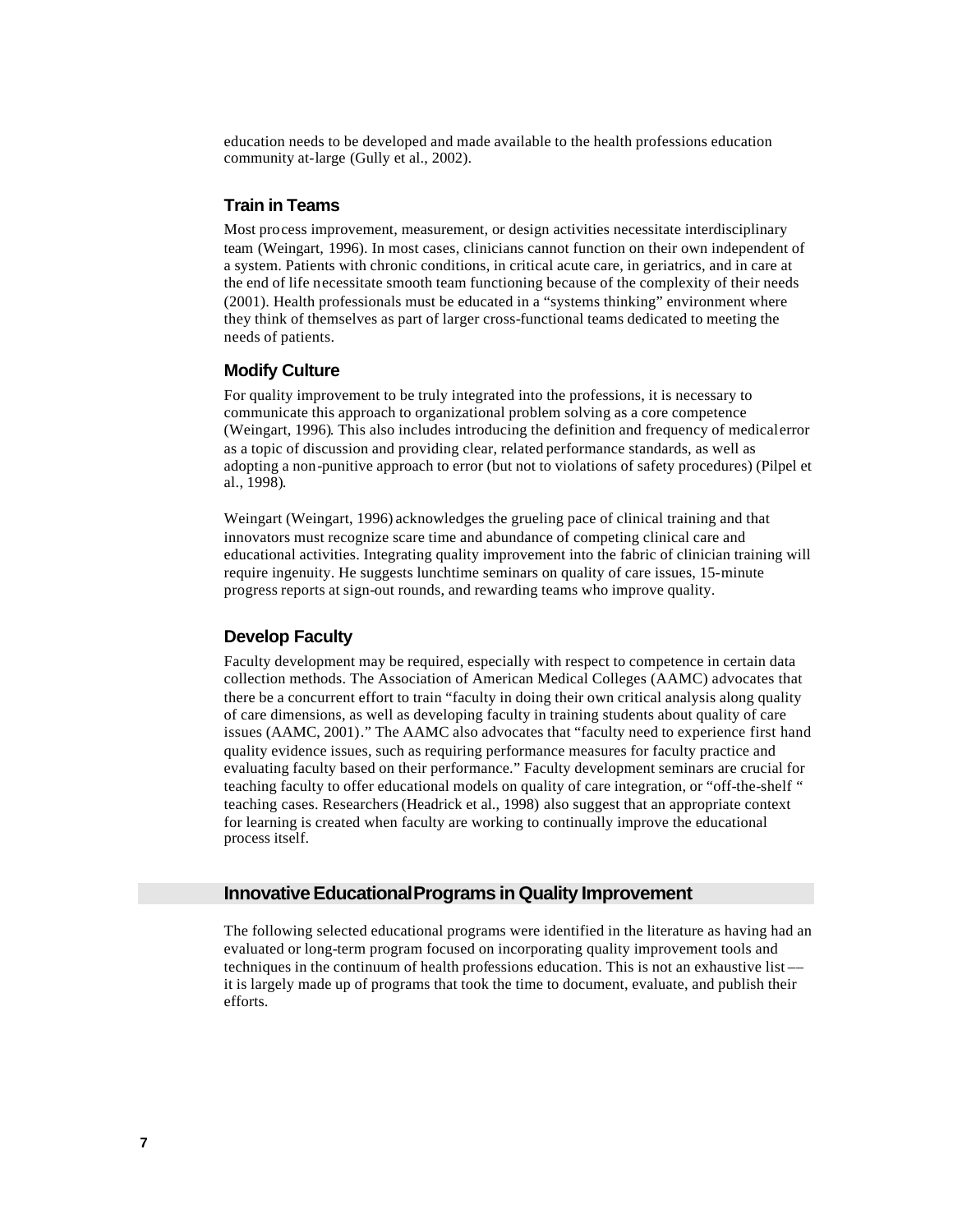*Dartmouth Medical School***.** The school offers two quality improvement courses, one basic and one advanced. Both include an overview of systems theory; a review of a quality-improvement case; a theoreticalwalk-through of an improvement project (using such tools as flow charts and Pareto diagrams); and the presentation of examples of successful improvement projects. This model emphasizes the plan-do-study-act (PDSA)cycle and ends with completion of the cycle (Weeks et al., 2000).

.

*Chippewa Valley Technical College, Eau Claire, Wis*. Nursing students participated in a health care organization's continuous quality improvement project targeting patient safety. Students were actively involved in chart review and became acutely aware of safety issues related to medication administration, order transcription and implementation, and documentation (Taylor, 2001).

*University of Illinois College of Medicine, Department of Family and Community Medicine*. A pilot project to develop and implement a curriculum on quality improvement into a family medicine clerkship was conducted in the 1999-2000 academic year. The curriculum involved students working alone and in small groups. After an orientation to quality improvement principles, students performed a series of chart audits of diabetes care. They then met with coordinators from a local health system to review their results. Improvement recommendations were developed and presented to the clinic director. A student evaluation included completion of the module, assessment of student knowledge and opinion, and interviews with the coordinators (Henley, 2002).

*University of Connecticut, School of Medicine*. The school offers students formal training in quality improvement, medical error prevention, and record abstraction, and provides information about national guidelines of care. Students then perform chart audits on a random sample of patients from their practice with a chosen clinical condition.After these baseline performance data are entered and analyzed by research assistants, a quality report, including peer, aggregate, and benchmark data, is given to each student and his or her preceptor. The student and the preceptor then choose and implement one improvement intervention in the practice, e.g., a disease-tracking form or a consultation-review form. After six to twelve months,the same students (now in their third year) repeat their audits,collecting post-intervention data to assess the effect of the interventions. Details of this process may be found at http://www.commed.uchc.edu/preceptor/choice.htm (Larson, 1995) (AAMC, 2001).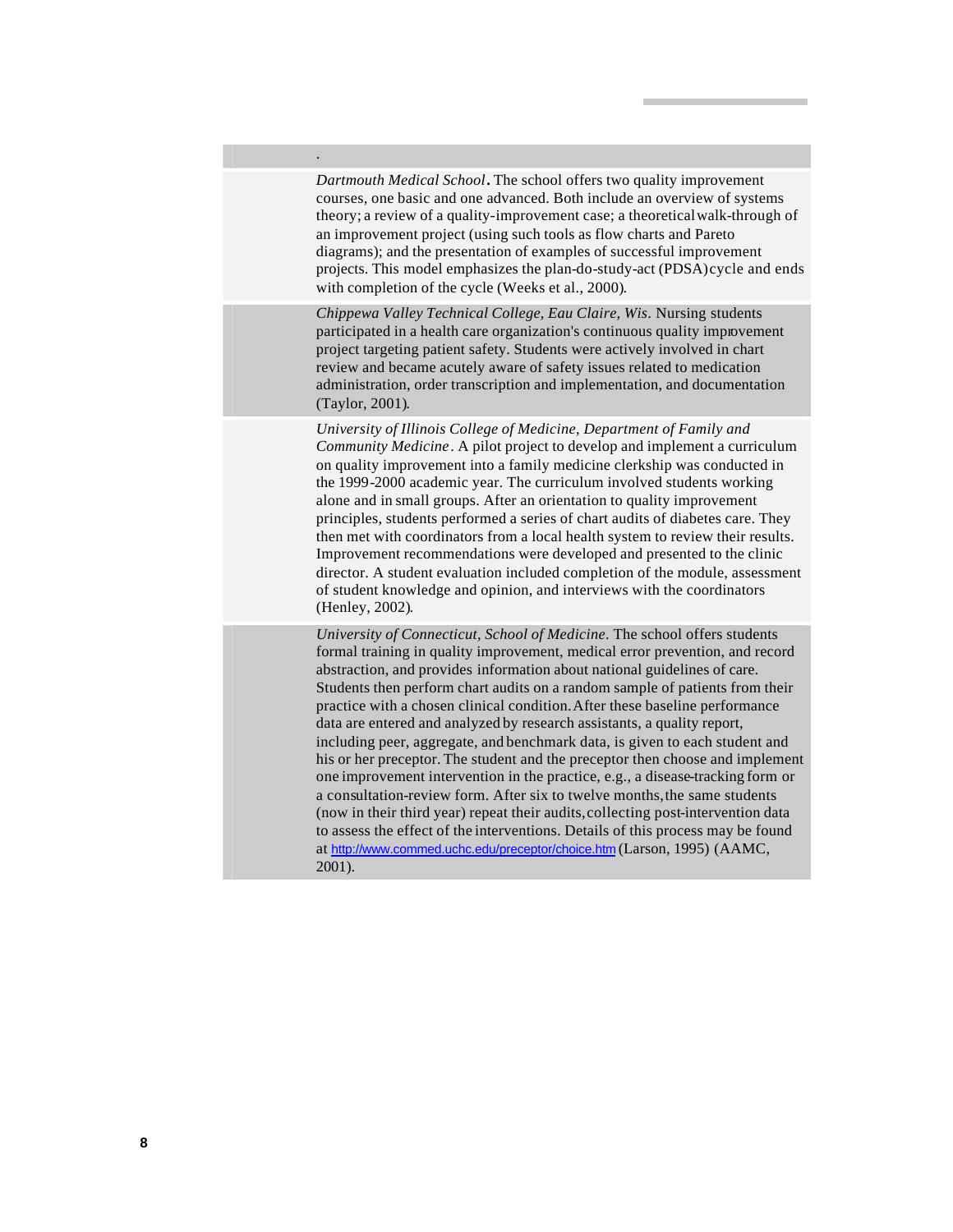*University of Pittsburgh Medical Center Health System (UPMCHS), School of Pharmacy*. Implemented a drug-use and disease-state management (DUDSM) program at a teaching hospital associated with a large nonprofit health care system. Through a re -engineering process, resources within the pharmacy department were identified that could be devoted to the DUDSM program, including the use of clinical pharmacy specialists, promotion of staff pharmacists into the DUDSM program, a pharmacy technician, and information systems support. A strength of the program is its systematic approach for developing and implementing new initiatives, as well as monitoring compliance with all initiatives on an ongoing basis. Seventy-five initiatives have been implemented, ranging from simple dose-optimization strategies for specific drugs to complicated practice guidelines for managing specific disease states. Improved patient outcomes have been documented, including reduced length of stay, post surgical wound infection, adverse drug reactions, and medication errors. Documented cost savings exceeded \$4 million annually for fiscal years 1996-97 through 1999-2000. Overall compliance with DUDSM initiatives exceeds 80%, and physician service profiling has been initiated to monitor variant prescribing (Skledar and Hess, 2000).

*University of Miami, School of Medicine*. Requires all second-year students to perform a quality assessment (QA) of a primary care practice. Students use an assessment instrument derived from HEDIS (Health Plan Employer Data and Information Set), and other NCQA (National Committee for Quality Assurance) requirements, and JCAHO (Joint Commission on Accreditation of Health care Organizations), and AMAP (American Medical Accreditation Program) criteria. Upon completion of the QA project, students discuss their results with faculty (AAMC, 2001).

*Medical University of South Carolina, Case Western Reserve University, Cleveland University, Allegheny University of the Health Sciences, LaSalle University, Duquesne University, Carnegie Mellon University, and George Washington University* – All participated in the Institute for Health care Improvement's interdisciplinary collaborative in continuous improvement, whereby interdisciplinary learning in continuous improvement was carried out (Headrick et al., 1996).

## **Proposed Questions for the Summit**

On day one of the summit, participants will work in small, interdisciplinary groups in drafting strategies around one of five topics––evidence-based practice, quality improvement, informatics, interdisciplinary teams, patient-centered care. Based on the review of the literature, the IOM committee members have suggested that the following questions are the most important to be addressed for the quality improvement group. If participants think there other important questions around this topic to address, they will have an opportunity to refine or add to this list of questions before the group work begins.

Please consider the following:

- ?? How can learning experiences be designed so that clinicians in the continuum of health professions education are able to design and measure quality of care in terms of structure, process, and outcomes?
- ?? What strategies could be used to address the shortage of faculty trained in quality improvement?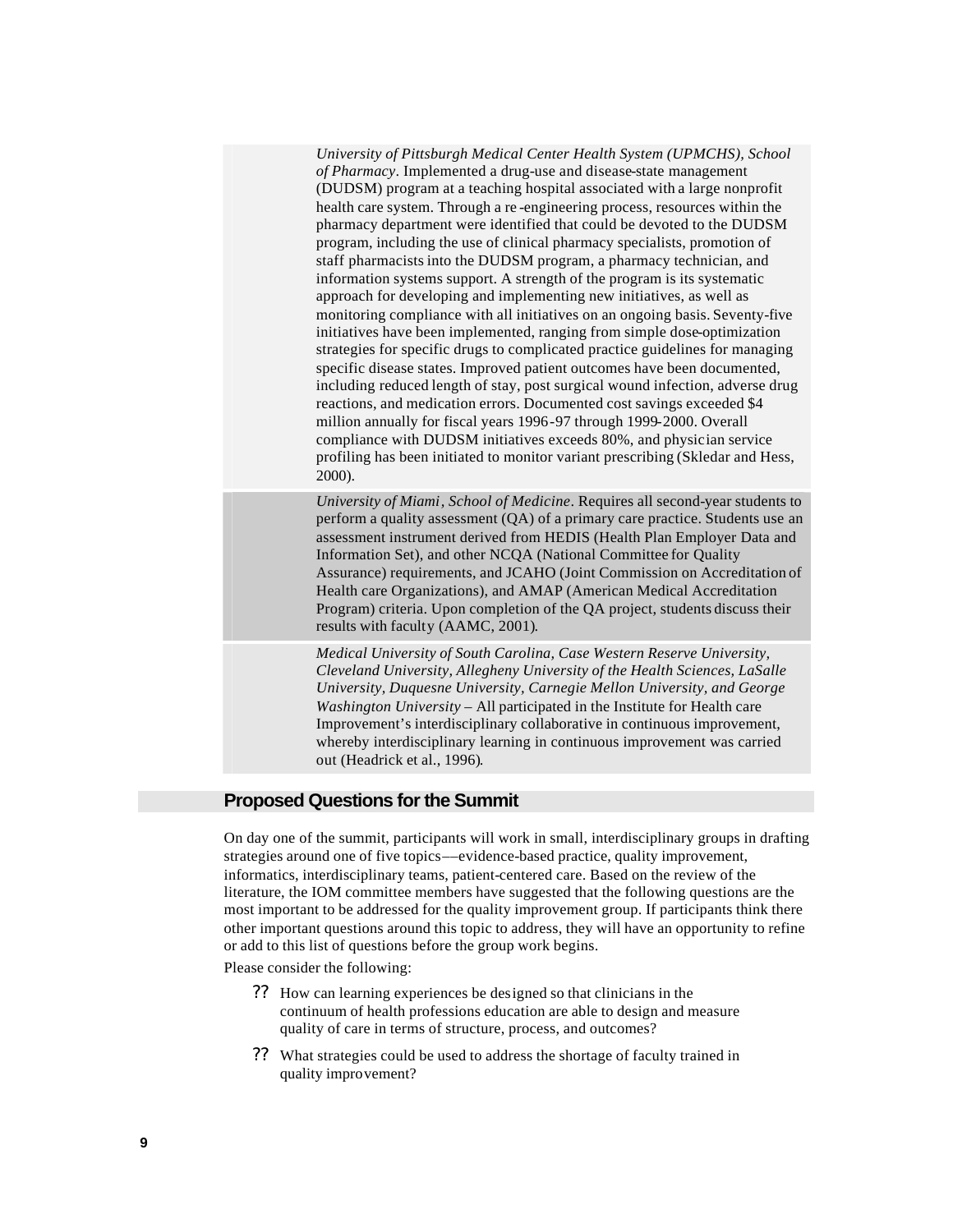- ?? How can academic and continuing learning experiences be designed so that health professional are trained to implement safety principles and reduce errors?
- ?? What strategies can be used to promote a greater understanding of improving quality as a required core value of all of the health professions?
- ?? What strategies can be use to expand accreditation and regulation approaches beyond disciplinary methods to those that support clinician quality improvement?

#### **References**

- AAMC. 2001. *Report V Contemporary Issues in Medicine: Quality of Care*. Washington, DC: Association of American Medical Colleges.
- American Council on Pharmaceutical Education . 1997. "Accreditation Standards and Guidelines for the Professional Program in Pharmacy Leading to the Doctor of Pharmacy Degree." Online. Available at www.acpe-accredit.org [accessed May 30, 2002].
- Berwick, D. M. 1996. A primer on leading the improvement of systems. *BMJ* 312(7031):619-22.
- Berwick, D. M., A. Enthoven, and J. P. Bunker. 1992. Quality management in the NHS: the doctor's role-- II. *BMJ* 304(6822):304-8.
- Blumenthal, D., and A. M. Epstein. 1996. The role of physicians in the future of quality management- Part six of six. *N Engl J Med* 335(17):1328-32.
- Brennan, T. A. 1998. The role of regulation in quality improvement. *Milbank Q* 76(4):709-31, 512.
- Buerhaus, P. I., and L. Norman. 2001. It's time to require theory and methods of quality improvement in basic and graduate nursing education. *Nurs Outlook* 49(2):67-9.
- Chassin, M. R. 1998. Is health care ready for Six Sigma quality? *Milbank Q* 76(4):565-91, 510.
- Christakis, NA. 1995. The similarity and frequency of proposals to reform US medical education: Constant concerns. *JAMA* 274(9):706-711.
- Croskerry, P., R. L. Wears, and L. S. Binder. 2000. Setting the educational agenda and curriculum for error prevention in emergency medicine. [Review] [40 refs]. *Acad Emerg Med* 7(11):1194-200.
- Donabedian, A. 1980. *Explorations in Quality Assessment and Monitoring, Volume 1: The Definition of Quality and Approaches to Its Assessment.* Ann Arbor, Michigan: Health Administration Press.
- Gelmon, S. B. 1996. Can educational accreditation drive interdisciplinary learning in the health professions? *Jt Comm J Qual Improv* 22(3):213-22.
- Gully, S. M., S. C. Payne, K. L. Kiechel Koles, and J. A. Whiteman. 2002. The impact of error training and individual differences on training outcomes: an attribute-treatment interaction perspective. *J Appl Psychol* 87(1):143-55.
- Halpern, R., M. Y. Lee, P. R. Boulter, and R. R. Phillips. 2001. A synthesis of nine major reports on physicians' competencies for the emerging practice environment. [Review] [16 refs]. *Acad Med*  76(6):606-15.
- Headrick, L. A., M. Knapp, D. Neuhauser, S. Gelmon, L. Norman, D. Quinn, and R. Baker. 1996. Working from upstream to improve health care: the IHI interdisciplinary professional education collaborative. *Jt Comm J Qual Improv* 22(3):149-64.
- Headrick, L. A., A. Richardson, and G. P. Priebe. 1998. Continuous improvement learning for residents. *Pediatrics* 101(4 Pt 2):768-73; discussion 773-4.
- Helmreich, R. L. 2000. On error management: lessons from aviation. *BMJ* 320(7237):781-85.
- Henley, E. 2002. A quality improvement curriculum for medical students. *Jt Comm J Qual Improv* 28(1): 42-8.
- Institute of Medicine. 1988. *The Future of Public Health*. Washington, DC: National Academy Press.
- ———. 1990. *Medicare: A Strategy for Quality Assurance: Executive Summary IOM Committee to Design a Strategy for Quality*
	- *Review and Assurance in Medicare*. Washington: National Academy Press
- ———. 2000. *To Err is Human*. Washington: National Academy Press
- ———. 2001. *Crossing the Quality Chasm: A New Health System for the 21st Century*. Washignton, DC: